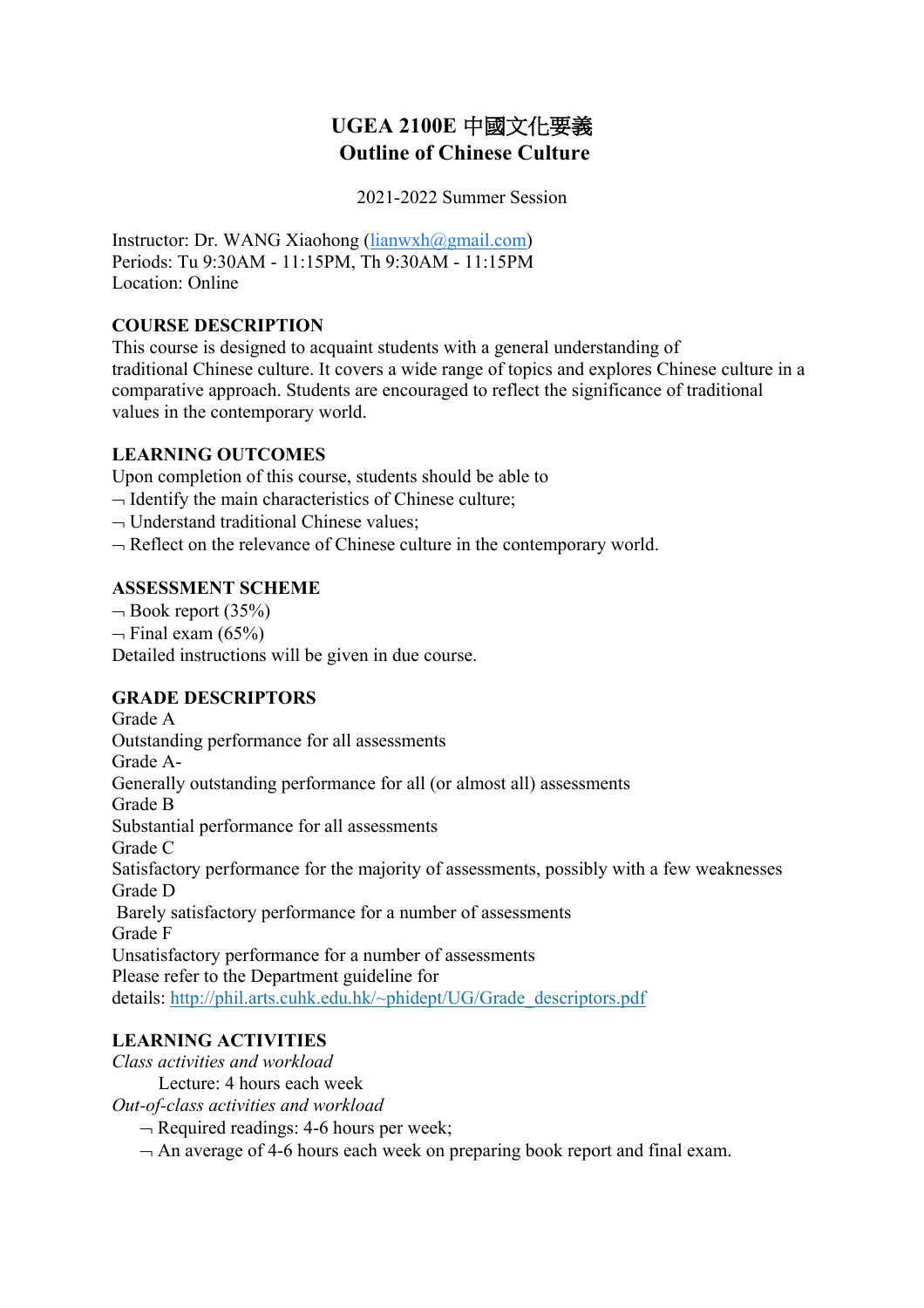#### **TOPICS**

- 1. 中國文化的特質
- 2. 哲學思想與人文精神
- 3. 社會形態及經濟結構
- 4. 政治體制
- 5. 中國人的宗教
- 6. 美學觀及其表現形式

#### **COURSE OUTLINE**

May 17, 2022 文化與中國文化 May 19, 2022 中國文化的特質 May 24, 2022 哲學思想與人文精神 I :儒學的追求 勞思光《中國文化要義新編》第二章(一) 唐君毅《中國文化之精神價值》第三章、第七章、第八章 Benjamin I. Schwartz, *The World of Thought in Ancient China*, Ch. 3 & 7 May 26, 2022 哲學思想與人文精神 II:自然與無為 勞思光《中國文化要義新編》第二章(三) Benjamin I. Schwartz, *The World of Thought in Ancient China*, Ch. 6 陳鼓應《老子今注今譯》,《莊子今注今譯》 May 31, 2022 哲學思想與人文精神 III:逍遙遊 勞思光《中國文化要義新編》第二章(三) 陳鼓應《莊子今注今譯》 Jun. 2, 2022 社會形態及經濟結構 I:傳統社會知識分子角色反思 勞思光《中國文化要義新編》第四章 John King Fairbank, *Chinese Thought and Institutions* pp. 235-250, 291-309 Jun. 7, 2022 社會形態及經濟結構 II:傳統中國經濟生活與西方資本主義精神 勞思光《中國文化要義新編》第六章 唐君毅《中國文化之精神價值》第十二、十三章 Jun. 9, 2022 政治體制 I :君主專制的形成及原則 勞思光《中國文化要義新編》第三章 韋政通《中國文化概論》第八章 Jun. 14, 2022 政治體制 II : 民本與民主、禮治與法治, 以及人權問題 金耀基《從傳統到現代》第一篇 白彤東《旧邦新命》第一部分 Jun. 16, 2022 中國人的宗教:儒道釋及民間信仰 勞思光《中國文化要義新編》第五章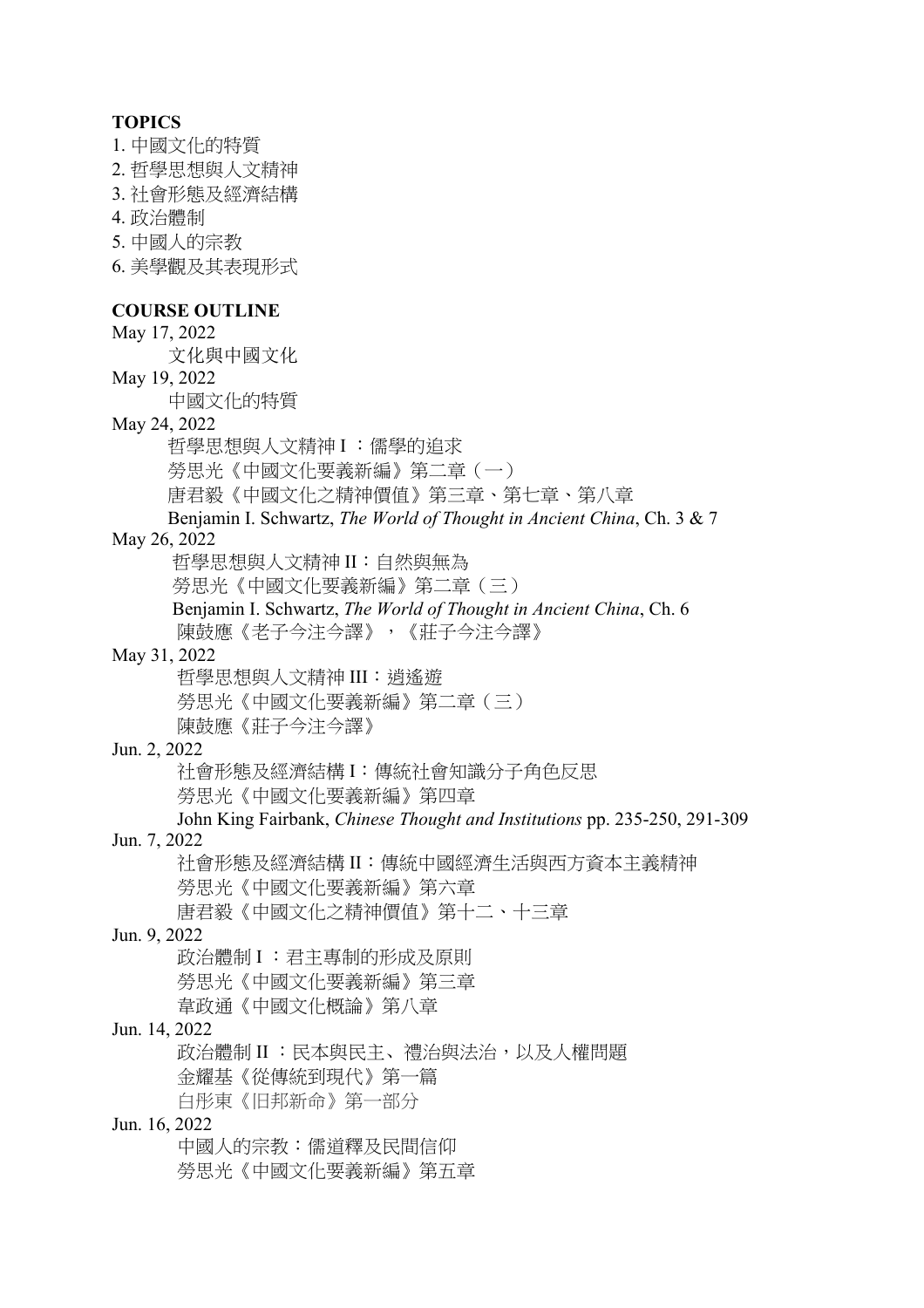唐君毅《中國文化之精神價值》第十四章

Jun. 21, 2022

「無神」信仰在世俗社會

秦家懿、孔漢思《中國宗教與基督教》第二章(一)、第三章(一)、第四章  $(-)$ 

### Jun. 23, 2022

美學觀及其表現形式 韋政通《中國文化概論》第五章、第七章 宗白華《藝境》 李澤厚《美的歷程》

Jun. 28, 2022

文學藝術

勞思光《中國文化要義新編》第七章

葉嘉瑩《風景舊曾諳葉嘉瑩説詩談詞》

Jun. 30, 2022

總結

### **SUGGESTED READINGS**

#### Textbooks:

- 1. 勞思光:《中國文化要義新編》,(香港:香港中文大學出版社,1998)。
- 2. 唐君毅:《中國文化之精神價值》 (南京市:江蘇教育出版社, 2006 年)
- 3. Schwartz, Benjamin I, *The World of Thought in Ancient China*, Cambridge: Belknap Press of Harvard University Press, 1985.

References:

- 1. 錢穆《從中國歷史來看中國民族性及中國文化》,香港:中文大學出版社, 1979 年。
- 2. 牟宗三《中國哲學的特質》,臺北:臺灣學生書局,1975 年。
- 3. 韋政通《中國文化概論》,臺北:水牛出版社,1972 年。
- 4. 許倬雲《中國古代文化的特質》﹐台北:聯經出版社,1988 年。
- 5. 費孝通《鄉土中國》,臺北:風雲時代出版公司,1993 年。
- 6. 金耀基《從傳統到現代》北京:法律出版社, 2010 年。
- 7. 金觀濤、劉青峰《興盛與危機》,香港:中文大學出版社,1992 年。
- 8. 秦家懿、孔漢思合著《中國宗教與基督教》,北京:三聯書店,1990 年。
- 9. 張光直《美術、神化與祭祀》,瀋陽市:遼寧教育出版社,1988年。
- 10. 黃仁宇《中國大歷史》,台北:聯經出版社,1993 年。
- 11. 余英時《中國思想傳統的現代詮釋》,台北:聯經出版社,1987 年。
- 12. 陳鼓應《老子今注今譯》,北京:商務印書館, 2003。
- 13. \_\_\_\_《莊子今注今譯》,香港: 中華書局, 1990。
- 14. 宗白華《藝境》,合肥市 : 安徽敎育出版社, 2000 年。
- 15. 李澤厚《美的歷程》,桂林 : 廣西師範大學出版社, 2000 年。
- 16. 葉嘉瑩《風景舊曾諳 葉嘉瑩説詩談詞》, 香港城市大學出版社, 2004 年。
- 17. 白彤東《旧邦新命——古今中西参照下的古典儒家政治哲学》(北京:北京大 学出版社, 2009)。
- 18. 李零《丧家狗: 我读《论语》》(太原: 山西人民出版社, 2007)。